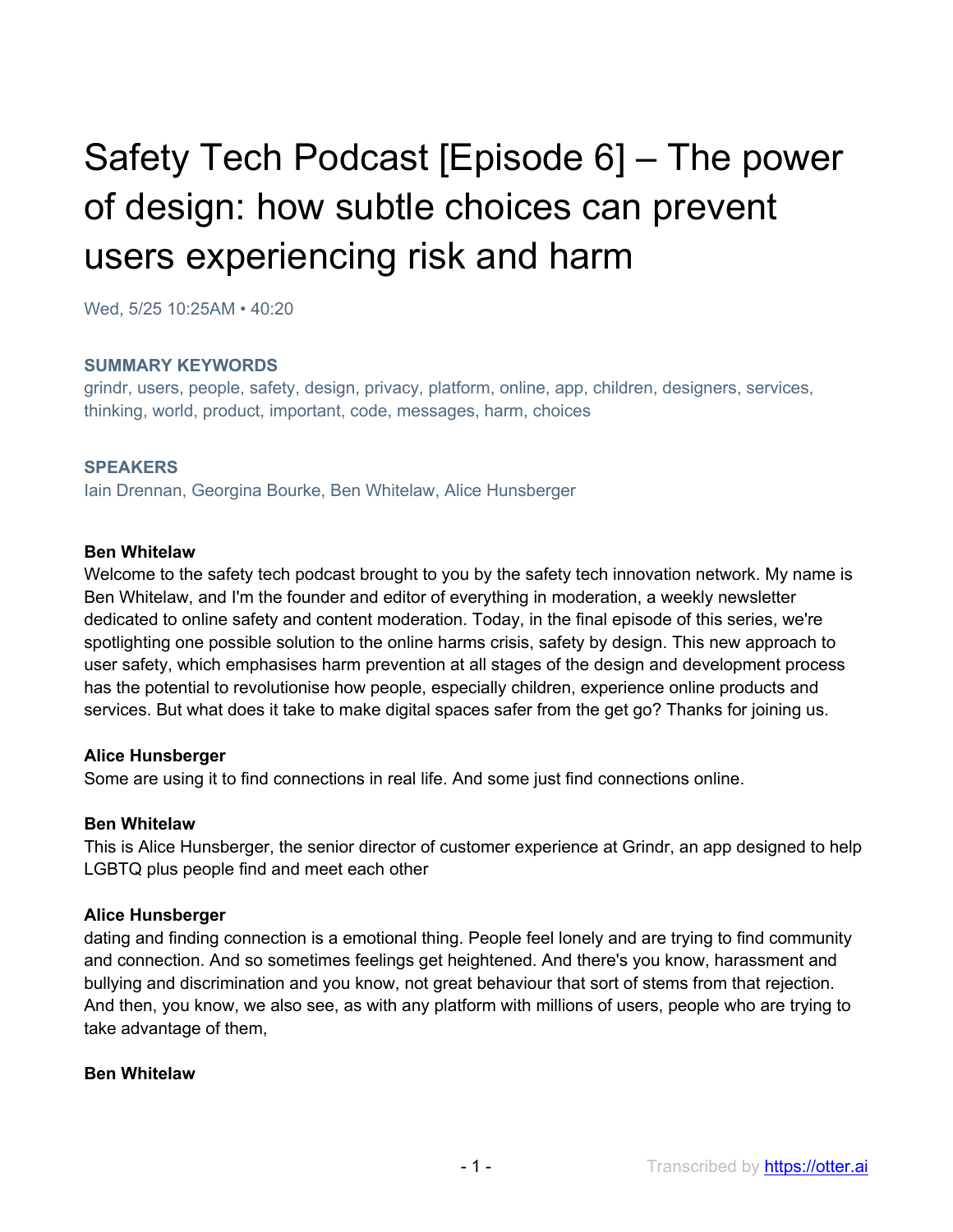Grindr has used safety by design principles to good effect over the last few years, to be inclusive of the specific challenges that LGBTQ plus people face when meeting others online. I wanted to find out how Alice and her team proactively addressed certain types of harm. But before we got into that, I asked them what the most prevalent issues were that affect grinders 13 million plus users.

# **Alice Hunsberger**

So you see a little bit of everything. But right now, we're really focusing on spam, that sort of the biggest volume, the highest number of requests that we see, you know, sort of no surprise, because there are entire industries of people whose nine to five job is to try to get through all our defences. So sort of a adversarial problem, we, we put in one fix, and they're super smart and come up with a workaround. So that's sort of a constant, ongoing battle that we have in every other platform.

# **Ben Whitelaw**

Maybe we can dig into that. And so what are the kinds of fixes that you would put in place to try and combat something like spam? Can you take us through those? We have

# **Alice Hunsberger**

machine learning and artificial intelligence systems that check upon signup, they check again later, we have, you know, all sorts of smart rules and workflows for, you know, unusual behaviour. Most of these accounts are created by computer programmes. And so we have automatic systems to try to detect the anomalies. One thing, you know, that I think is is interesting, is we always tried to sort of balance efficiency, but especially efficiency and scale something like spam, with also making sure that we don't cause any issues or harm to our users. So you know, something specific that Grindr does that not all platforms do is there are a lot of trans and non binary users on Grindr, and they have every right to be there just like anybody else. But unfortunately, there are some people who don't think that and so trans non binary users will be flagged recorded by other users disproportionately highly often as fake or spam accounts. Meaning I think this person's identity is fake, not that it's an actual scammer. And so we don't automatically ban any user based on another users report of spam or fake activity. And you might think, Oh, if an account gets 10 flags from other users all saying that it's a fake account, obviously, it must be so we'll just automatically ban it and that's the best thing for the community. But we sort of take extra care, especially because we, you know, obviously that bias and we don't want to increase it with with our own moderation systems.

# **Ben Whitelaw**

And that's obviously a really traumatic thing for that account to have to do if it was taken down with no explanation, right, I can totally see why you do that. What happens at that point in the process, if an account in that example you gave has been flagged, who is the person or who is the team that is, is triaging, though,

## **Alice Hunsberger**

we have a content moderation team, of humans, who look at it, they're all sort of trained specifically, not just, you know, for our community guidelines and rules, but they also go through bias training, they go through specific training on the LGBTQ plus community so that they understand, you know, specifics to the community. And so, you know, they go through and and review these accounts manually.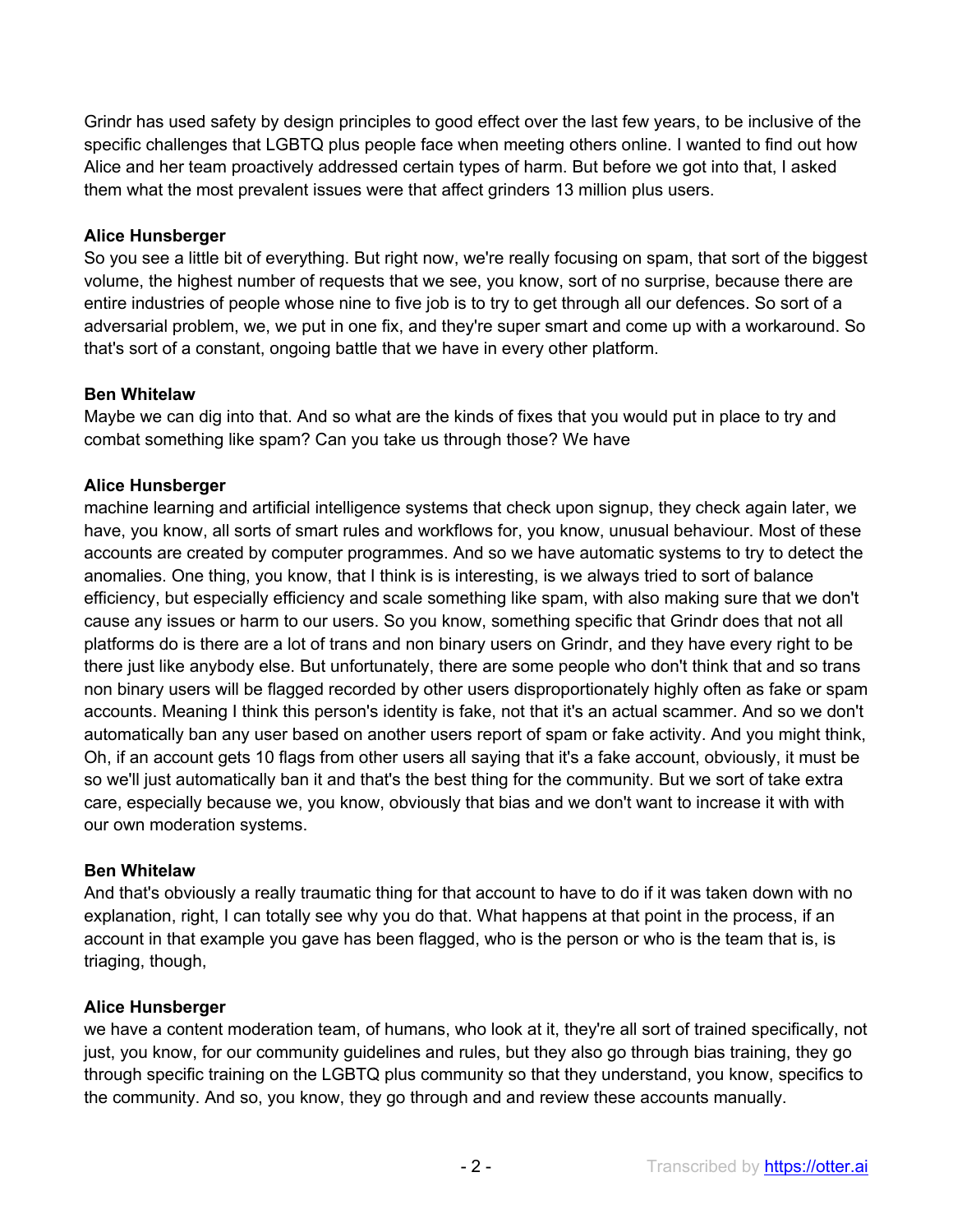# **Ben Whitelaw**

What can be done to mitigate some of the harms that crop up in a platform in advance? Are there ways that Grindr is trying to prevent these things happening before they come to the fore? Yeah, of course,

# **Alice Hunsberger**

being proactive is hugely important. And Grindr considers safety by design, sort of from the beginning of every project that we do. So some lifespan is always going to be sort of reactive, and we're gonna go back and forth. But there's also, you know, with any new product, we consider, what are the implications for moderation? What are the ways that it could be exploited? What are the ways that we can really design it and make it great from the beginning? So you know, one good example that we just rolled out globally for everybody at Grindr is albums photo albums that you can send to any other user on the platform. And I worked really closely with the product team to sort of consider like, often, we assume these are going to be incredibly personal images, that people like to send each other on dating apps. And so really limiting who in the company is allowed to even see these images to begin with, right to make sure that user privacy is respected the whole way. But then also, what is the flow for users to send these albums to each other. So we designed consent into the album sharing. So the whole album is blurred, you don't see what the picture is, you click to accept it. If you don't want to see it, you can remove the album on either and and so that's sort of a really nice way that we sort of considered not only how to deal with these albums, if any of the content does get reported, but like, how do we prevent, you know, issues to begin with, through this sort of consent design?

## **Ben Whitelaw**

One of the things that I think other platforms and services and apps have maybe not thought enough about is how a service can be used for nefarious means, right? What's the worst case scenario that can happen? How do you bake that into some of your product work?

# **Alice Hunsberger**

I would love for us to live in a world where the being gay or trans or you know, just part of the LGBTQ community is normal and accepted. And, you know, not any kind of issue or problem. But unfortunately, you know, there are some countries where it's still illegal to be gay, and lots of places where people face discrimination. And so our user base is especially sensitive. And, you know, so we really, I think, have a heightened sense of the issues that our users could face. You know, one example of thinking about how our users can come across problems is like, just the app itself, right? Like, it would be wonderful if we lived in a world where having Grindr on your phone was like a non issue. But for some people, even just having an app icon on their phone, can potentially put them into awkward situations at the mildest or dangerous situations. So we have alternate app icons that people can use so that the app you don't see the very famous mask logo, you see it note pad or clock or something like that. We also have a PIN code so that in order to even open the app, you need to put in a pin.

## **Ben Whitelaw**

Yeah, that's really interesting. I was really interested in some of the features that Grindr released over the last few years like the ability to unsend messages and also block the taking of screenshots. How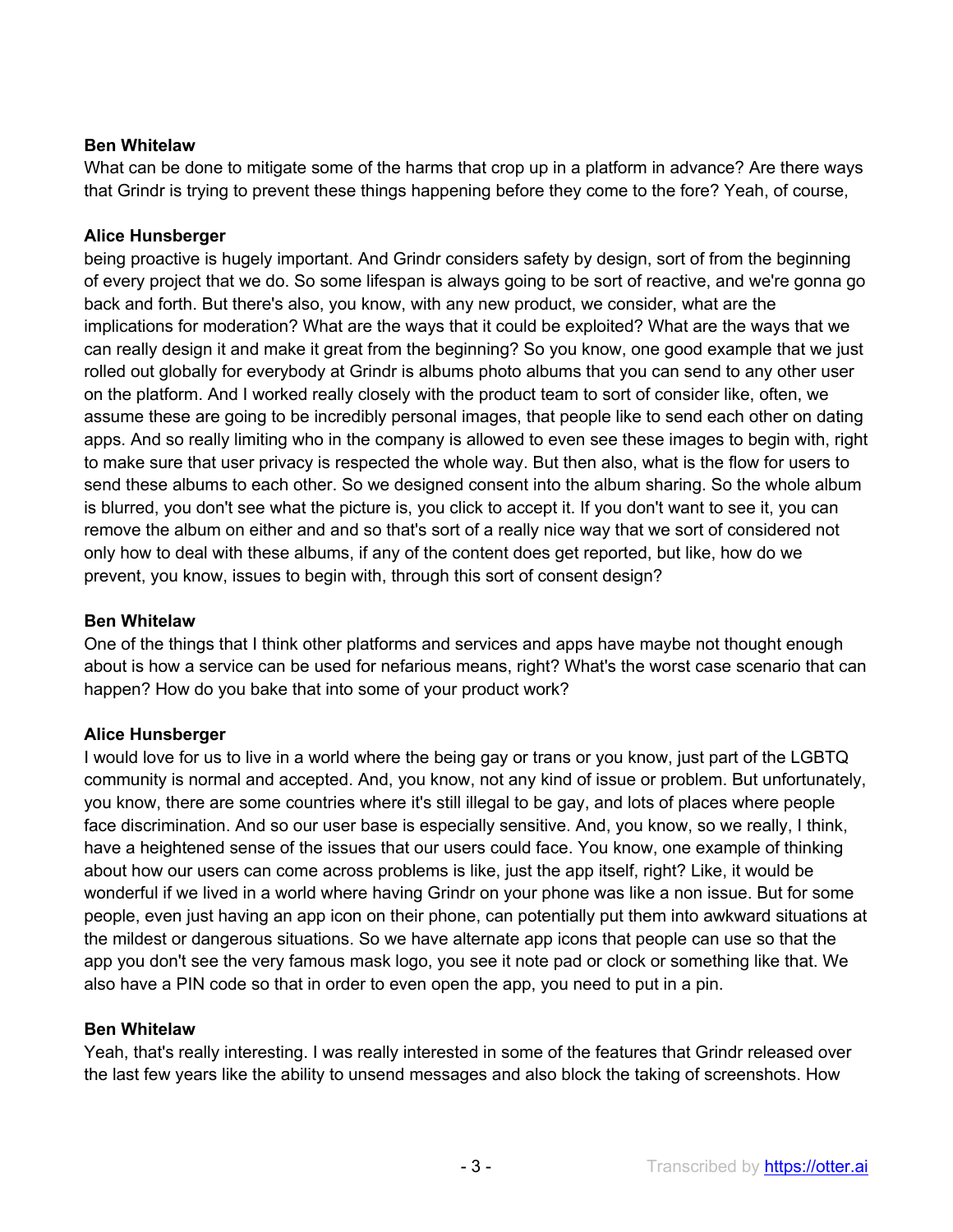have they had an effect On harms within the community and, you know, how do you measure the effects of those kinds of features?

## **Alice Hunsberger**

Those features, many of them were developed thinking about these areas in the world where it is more dangerous or risky to have Grindr use Grindr. So we sort of have this classification system that our director of Grindr for quality, which is sort of like our activist, social justice, global perspective arm of the company, he keeps an eye on which areas of the world are progressive and relatively safe and which ones aren't and then talks to people in those communities, and says, What do you need to feel more more safe? And so we have sort of extended suite of features that we give for free to everybody who's in those areas, some of the ones you mentioned are included, we also do extra safety messaging. And then you know, some of them will give even to people who are us or anywhere, because many of them are useful for everybody. It's always tricky, because you asked about measurement, and some of these things are just the right thing to do. And so we're not always looking at metrics for user engagement to say, Okay, we put out this feature, and now more people are messaging each other because we allow the messages to disappear after a certain amount of time or whatever. It's sort of like, we have a general philosophy, that's what good is, what is good for our users is good for us. And developing features that help people feel in control of their account and their data and their privacy and what they share and what they don't share is good for them. And so it's good for us as well.

# **Ben Whitelaw**

You mentioned the kind of safety messages there. Can you talk about the safety messages that Grindr uses, how they appear in the app, what they're used for?

## **Alice Hunsberger**

Yeah, so one of the first projects that I took on when I started at Grindr, I was rewriting and revising our safety tips. And they were already in a good place. But you know, there's always more details to add. We haven't translated into tool into your 30 languages, and they're available for anybody to see in our help centre. But people who are in areas where there's you know, more of a risk, then we send inbox message inside the app, reminding people of the you know, safety tips or things like, be careful before you meet somebody, do some research, see if you can see it social media link or something else about somebody for you meet up in a public place. So we'll send it inside the app. And you know, inside the inbox, because again, sending like a push notification, or an email outside of the app to somebody who's disguising the app as like a notebook app, because you know, it's risky for them isn't a great idea. So we do it all inside of the app, and you know, sort of have a different cadence for how often we send it out. So in some places, we send them every day, some places, globally, we send them out every six months. And it's always available on the app.

## **Ben Whitelaw**

Let's admit, however, that there is sometimes a tension between keeping people safe online, protecting their privacy, and maintaining their right to speech.

## **Alice Hunsberger**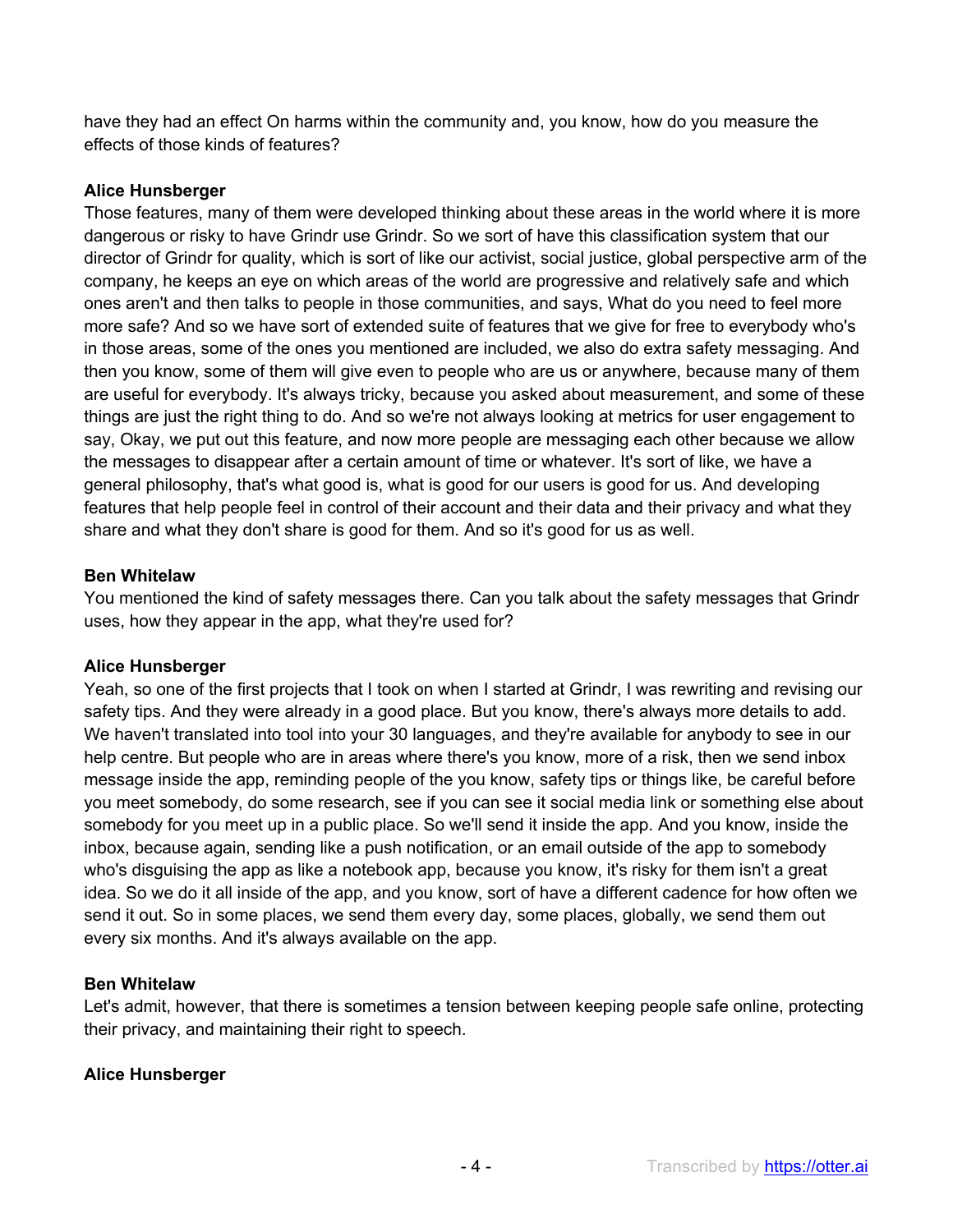If I put my head of trust and safety hat on, I want all of the information about every single user forever. I want all of their like government IDs, I want their AI every single IP address going back for all time, any tiny bit of personal data, because that is what helps you detect bad actors. And it's what helps you keep them off the platform. So from a safety point of view, all the personal data is a good thing. From a privacy point of view, obviously, you want to protect that personal data and people have the right to be synonymous on the internet and not have their whole identity and especially on Grindr, where it's illegal to be gay in many countries, linking your government ID and your real world identity when you know with a calm money that is associated with the gay community could land you in jail if that data ever gets out, which, of course, we would never let happen. But it is obviously something that people worry about. So there's this tension on any platform. But you know, especially because of the sensitive issues with Grindr with how much information do we ask from users, what do we store? How long do we store it for? And you know, what is that like perfect balance between privacy and safety. And, you know, we get hit from both sides saying, you're not keeping your user safe enough. But also, you're asking for too much information. And you can't have it both ways, like, there has to be a compromise, and you have to meet somewhere in the middle. And if we had a perfectly private app, it wouldn't be super safe. And if we had a super safe app, it wouldn't be super private. And so that's sort of an interesting tension there.

## **Ben Whitelaw**

Rather than make the decision for them, Alice's upsides and giving users control over their choices, and designing control panels and settings, where they can select and change their own preferences.

# **Alice Hunsberger**

Some users will be like, I don't want my messages to be read by anybody else. I don't want machine learning tagging my messages. I don't want anybody else's messages to be censored by some kind of random algorithm. I want complete free speech and expression and also privacy. And you have other people who are like, I am very triggered by this particular type of category, it's really harmful to my mental health to ever see anybody talk about this thing. And it's as a platform, it's your obligation to make sure that I never have to see it, which then means the platform has to be monitoring all the messages and censoring things and removing free speech and, you know, digging in there. And so the answer has to be giving users control over that. But also, you know, then you sort of turn into having this like, suite of very granular options for people. And it sounds great on paper. But we all know that users of apps generally want like a very intuitive experience, and they don't want to spend 30 minutes setting toggles about like, they don't think about privacy and safety and free speech and like where they are in that triangle the same way that I do, it's not their job, why should they have to spend time doing it. And so they also want ease of use, and for platforms to kind of figure it out for them to some extent. And I think that it's something that the industry just hasn't completely figured out yet. We're still really in the early stages of testing what people's appetite is for these kinds of specific controls and what the balance is, you know, in the regulatory world, as well as just policy for the balance between privacy and safety. And so it's very difficult.

## **Ben Whitelaw**

Someone who's thinking a great deal about the trade off between privacy, safety and speech is Georgina Burke, a specialist in user experience design, and the principal technology advisor at the ICO,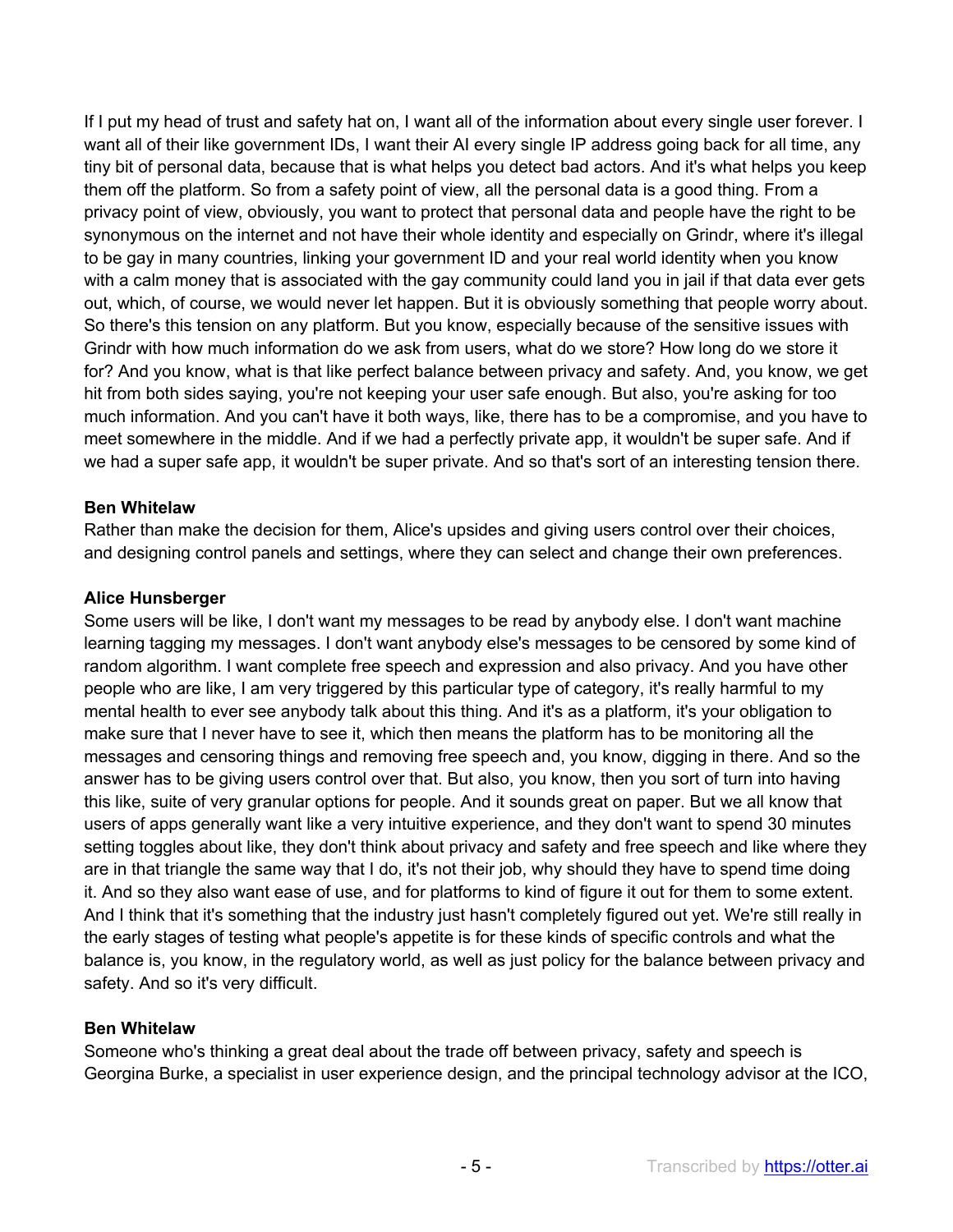## **Georgina Bourke**

the ICO is the Information Commissioner's Office, that's the UK Data Protection regulator, I have this really exciting opportunity to help translate data protection, policy and law, it's often quite legal into practical tools and guidance for designers and product teams that they can understand and use. So that's the area that I focus on.

## **Ben Whitelaw**

The ICOs job is to promote good practice in handling personal data. And in 2020, it formally launched the children's code, also known as the age appropriate design code to oversee the way that children's online data is stored, used and managed.

# **Georgina Bourke**

The Children's code is a code of practice that's designed to protect children online. There are 15 standards that look at different aspects of the way that you can handle a children's data, the way that it should be used and the way that services should be designed for different age children kind of risks that you should be thinking about. The code is quite broad in scope. So it really covers any services likely to be accessed by children. So it doesn't even need to be, you know, explicitly designed for children. But if you know that children of different ages are using your service, then you need to design your service to meet their needs. The code has come about through a number of harms that we're seeing online and the need for regulators to set out how people should be using children's data and protecting children. And really seeks to include children in the digital world. So the code doesn't want to exclude children from it or say that you shouldn't be processing children's data or children's search shouldn't be using the services, but really create services that are safe for everyone to use.

## **Ben Whitelaw**

Online Services likely to be accessed by children have had 12 months to comply with the code. Meaning we've recently started seeing the effects of the new standards,

# **Georgina Bourke**

it's had a really positive impact so far. So it came into force in September 2021. And we've already seen some really positive changes from some of the big tech companies. So things like changing targeted ads and personalization for children, making sure that they're switched off, making sure that settings are high privacy by default for children, and other safety features that people might not have considered before. So switching notifications, off bedtime, things like that. It's already having a ripple effect, not just in the UK, but on the global scale as well. And we're starting to see other regulators in other countries, using it as a blueprint almost to look at their own laws and regulations. So hopefully, it will influence other countries and other codes of practice, that will just lead to stronger privacy protection for for children, you know, all all over the world.

## **Ben Whitelaw**

Lots of people won't be aware of the subtleties of the apps and digital services they use. So I wondered if you could explain a little bit about what we mean, when we talk about design choices.

## **Georgina Bourke**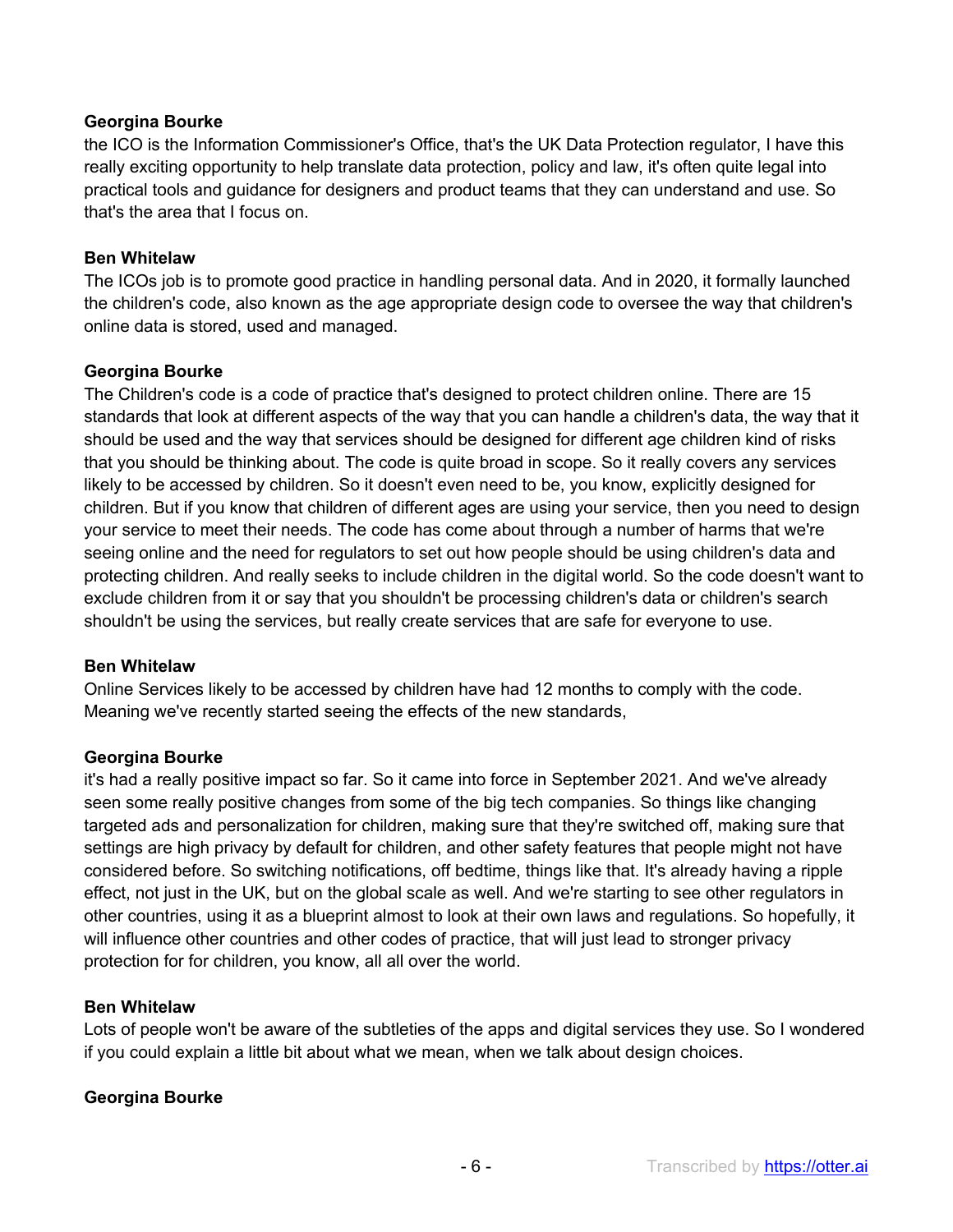You're absolutely right, that people don't often think about the design, and the decisions that happen in the background when you're using all these different websites and products and services. But it's really important to think about that, that so many decisions have gone into the way that communication is presented to you the way that you're given certain choices. And they all have you know, different objectives to engage you or to keep you using this online service or product. And that's really where the power of design shines through. Because designers are making all these important decisions that shape how we experience digital products and services, and they have the power to harm or protect us. So designers can make choices that proactively help us strengthen our privacy, or make choices that, you know, stop us from sharing unnecessary data, or putting us in positions of harm. So yeah, I think designers really have an important role to play and responsibility and how they create those services and help people make these different decisions that you make all the time.

# **Ben Whitelaw**

As a designer yourself, are you. And have you been conscious of some of those responsibilities? In your own work in the past?

# **Georgina Bourke**

Yes, yes. So before joining the ICAO, I was in industry, you know, working with different products and services. I have specialised in data protection in the past. So it's something that I've always thought about, but also been helping other product teams to think about in their own work. It's not something that designers really consider as their responsibility. Often, data protection or privacy is often seen as a kind of legal issue. And not something that's important for designers, but I really see it as completely integrated to the way that you would design a service anyway, you know, thinking about what your users need? And how are you helping them make choices to meet your different objectives? Privacy should just be a part of that. It's part of what we need and how we trust services. And so really, designers are in a perfect position to help people protect their privacy and make sure that's baked in to the design of products and services.

# **Ben Whitelaw**

Can you kind of give an example of where maybe an app or a digital service has made a design choice that is impacted his users negatively?

# **Georgina Bourke**

Yeah. So I think there are there are different ways that design decisions can impact people negatively. Some of those can be intentional. So you can make privacy information overly complex, knowing that people are never going to read it or really challenge anything about it. You can design choices in a way that influence people towards the decision they wouldn't normally make. So I'm sure we've all seen the the you know except or big green button, that you can't really see any any other choices around that. And then you have the more information in tiny greyed out, that's where you actually can turn off, you know, whatever or, or withdraw consent. So there are, there are definitely ways to intentionally lead people towards sharing data or making decisions that they they wouldn't normally make. I think there are unintentional design decisions that lead to harm as well. So, you know, talking about conduct between people on a platform, designers have to be thinking about the tools that they offer people that help them report any harmful behaviour or give feedback. If they've received a recommendation or, you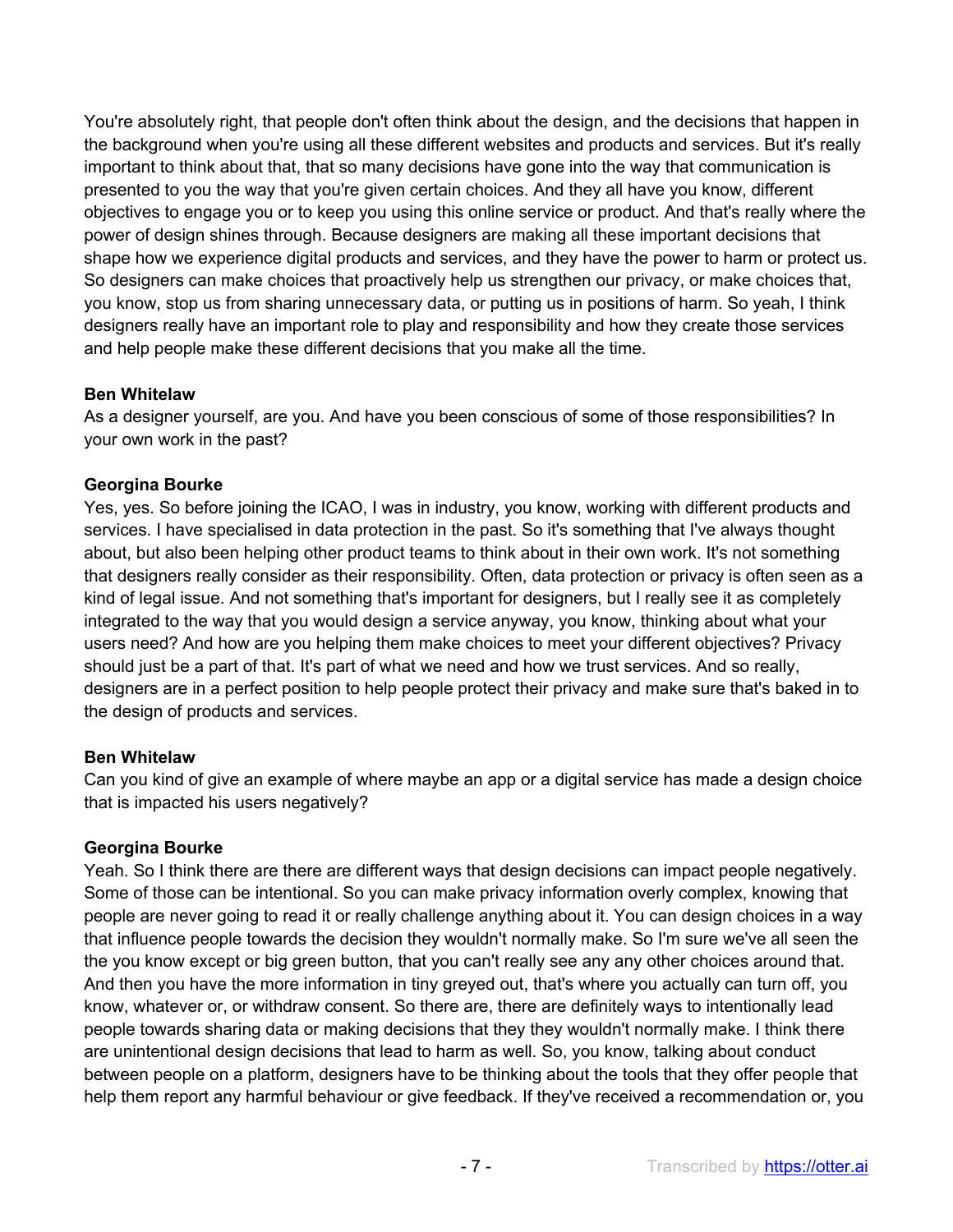know, personalised content that is harmful. There needs to be tools in place for them to report that for that to be fixed and removed. And that can often not be thought about or those reporting tools don't work in the best way or don't support the person who's experienced that harm. So I think there it yeah, there are ways, unintentionally, that designers can create services that don't support people or lead to more unnecessary harm.

# **Ben Whitelaw**

Is that a kind of naivety on the part of designers sometimes and people in working in product teams, how is it possible to get into the mindset where you're putting yourself in that scenario where the worst possible thing might happen?

# **Georgina Bourke**

Yeah, really good question. And I think it comes down to this, the fact that designers just don't often think about the fact that it's their responsibility to think about these risks and harms. And a lot of the tools that we've developed, you know, with the Children's code design guidance that are targeted specifically at when are those important moments in design and development, when designers should be considering risks, data protection risks to children, help designers empathise with what would the needs of a child be of this age on my platform or using my service? What are the potential harms that we might need to look out for? And the tools are designed to help product teams think about those different harms and risks that they might not necessarily be thinking about? When you know they're trying to meet the commercial objectives of their product, or whatever it is. So I think it's difficult. But we're creating tools to help product teams think about those harms and risks that they they might not be thinking about.

# **Ben Whitelaw**

And if you're a designer or a product kind of manager listening to this podcast, or you work in a startup concerned with keeping users safe online in various forms, how can those folks kind of engage more deeply with some of the kind of key concepts in in safer design and engage with some of the ICOs work?

## **Georgina Bourke**

Absolutely. So you can check out the children's code design guidance that's on the ICOs website. And this is this is the first iteration of the design guidance. So we're looking to develop it over the next couple of years to include other standards, we focus on transparency initially, because it is such a central part of the children's code and the way that you understand what's happening today to make choices. But it also touches on other other standards in the code as well. And there you can find, you know, visual examples of how certain concepts might be applied in interface design. You can also find practical tools and workshops that adapt common design practices like user journey mapping, or thinking about user needs to thinking about privacy in that context. So there are tools that you can use and, and start adapting your practice to better protect children. And, you know, the whole the whole process of creating the design guidance is collaborative. So as we continue to develop the guidance, we'll be looking to speak to product teams understand how it's impacting them how useful it is to develop new guidance products. So if product teams also would like to become more involved in how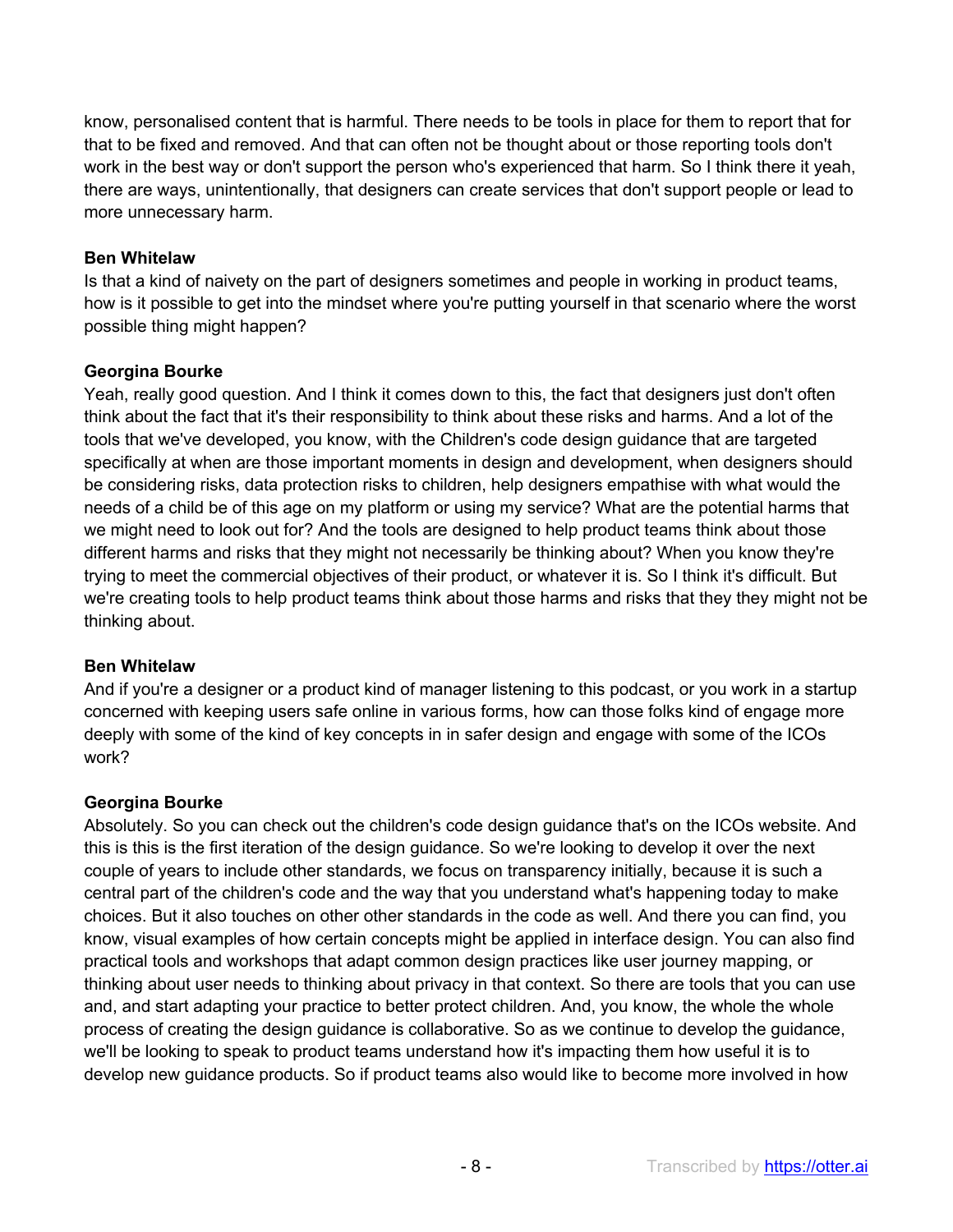those things are created, we're really open to sort of collaborations there. So please do get in contact as well as using the tools.

#### **Ben Whitelaw**

The Children's code is there to give companies guidance on how best to keep young people safe online. It's something Iain Drennan thinks about a lot in his role as executive director of we protect global alliance and network comprised of over 200 members, including representatives from governments, civil society, international organisations, and the private sector, all focused on ending online child sexual abuse.

#### **Iain Drennan**

We recognise that this is a global problem that demands a global solution and No single actor has the ability to resolve that by themselves. So we exist to provide that space for collaboration, for knowledge sharing, for amplifying the voices of young people and survivors of abuse, and ultimately for advocacy. So reaching out to senior leaders across our constituencies, and demanding action, what is

#### **Ben Whitelaw**

the potential for safety by design to solve for some of the challenges we see around child sexual abuse material?

#### **Iain Drennan**

First of all, we're looking at an overall response to child sexual abuse online. So identifying and taking down Child Sexual Abuse material is part of that. But ultimately, that's a response that's reactive, the crime, the harm has already happened. And we're trying to investigate that and remove that. That's incredibly important. However, what we are advocating for is that there is a real pivot towards prevent. So there is more investment and emphasis into stopping the harm before it happens. That is where safety by design comes in. Because when you're at the drawing board stage, you know, when the next tick tock is being designed, or when the next Roblox is being designed. Along with all the technical considerations and engineering considerations, you've got child's safety at the part of it. So our overall vision is a digital world designed to protect children from sexual exploitation and abuse. So that this is a fundamental consideration when shaping and developing this environment. So one of our key members is the Australian office of the Safety Commissioner. And I think they put it very, very well, when they said it's essential to adopt a human centric approach. And I think that's, that's beautifully put, because it rather than just thinking about users as sort of an element in the engineering process, you're thinking about their safety, their rights, and their needs and expectations when you're putting together a process. And they have a great set of guidelines that they've developed in terms of how to actually make that make that happen.

#### **Ben Whitelaw**

Can you give an example of a company that is using safety by design, to, as you say, kind of pivot to prevent child sexual abuse material.

#### **Iain Drennan**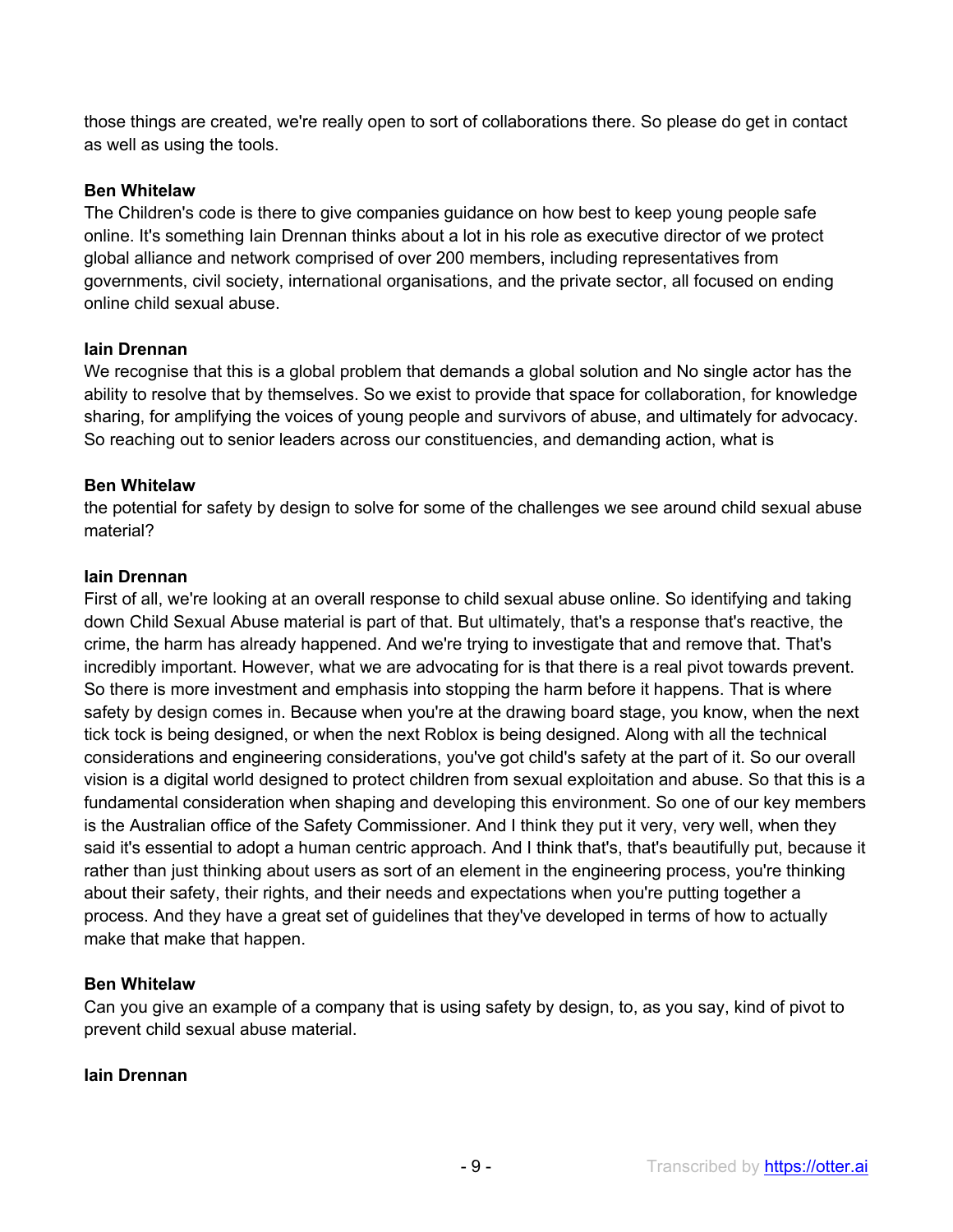So tick tock, recently changed their default settings for all under 18 users to make it easier for them to avoid grooming to make it a safer experience for them. So that simple change from the outset in terms of how that service was rolled out. By tweaking that initial default setting, you've immediately got those protections in place from the get go. And we know from looking at nudges, and how default settings can influence those can have major major impacts and users experience. So having that thought process, having child safety, potential risks of abuse in the back of developers minds, when they're bringing products to market or when they're doing updates is incredibly important.

# **Ben Whitelaw**

So just to clarify, what did Tiktok do, for under 18 users in order to prevent grooming.

# **Iain Drennan**

What they did was, if you are a user between 13 and and 16, you have the highest level of privacy settings already enabled, that means users who don't know you don't have access to the videos that you put out. You've got quite a walled garden in place in terms of the default settings. There are slightly different settings for 17 and 18 year olds, but it still offers more protection than the default settings for over 18 users. So I think it's just recognising different needs of those users, and then enabling them to make informed choices. And I think another element that's important to bring out is that the onus shouldn't just be on parents and caregivers or on children themselves. In terms of understanding and making, making choices. Yes, digital literacy is important. It's very important that children know what the challenges are in terms of in terms of coming online in terms of getting the best out of it. But the Not so many part of the response. And I think the metaphor that I, I always think of is, if you're thinking in the counterterrorism space, you know, you go to a sports stadium, and there are barriers that are designed into the fabric of the building. No, they don't look like big ugly bollards anymore. They're part of the fabric of the building. And that just makes a better experience for people going to the stadium, it's less obvious, it's less intrusive. And I think that's what we're looking at here in the digital space where the big ugly bollards, so the equivalent of something goes wrong on a platform, and they've got to retrofit protections on there. The idea of building in default settings, building in protections, whereby it's easier to report right from the get go when you're designing the service means that it's all part of the experience that the child user has, it's not something separate. It's not something added in. It's just part of the holistic experience that you have when you're when you're on that platform.

## **Ben Whitelaw**

technology and safety by design is one of the Alliance's global strategic themes. And yet, much of what we're talking about is an optional thing at the moment for companies. What are you doing to try and change that

# **Iain Drennan**

what we're seeing over the past couple of years is a move towards greater regulation of the online space. So we're seeing that in Australia, they've just implemented online safety legislation, it's coming through in the UK, we're seeing it and Ireland, EU are due to publish their proposals on child sexual abuse legislation, there is a move all around the world to consider what can be done in terms of regulating balancing the online space such that their rights and their responsibilities, we have greater visibility of what the risks are, and that companies feel supported and backed. That obviously has to be